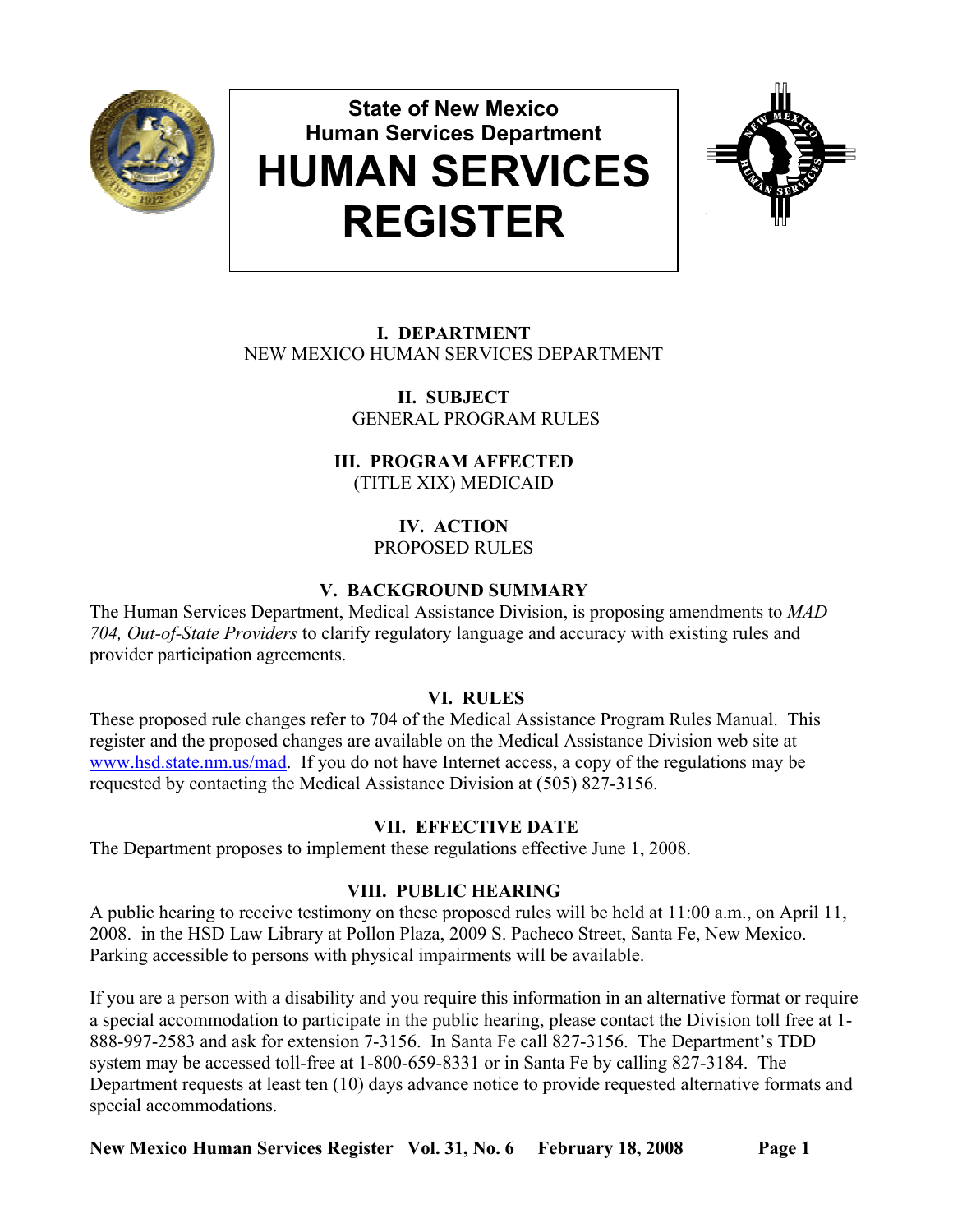#### **IX. ADDRESS**

Interested persons may address written or recorded comments to:

Pamela S. Hyde, J.D., Secretary Human Services Department P.O. Box 2348 Santa Fe, New Mexico 87504-2348

These comments must be received no later than 5:0o p.m., on April 11, 2008. Written and recorded comments will be given the same consideration as oral comments made at the public hearing. Interested persons may also address comments via electronic mail to: [Magdelena.Romero@state.nm.us.](mailto:Magdelena.Romero@state.nm.us)

## **X. PUBLICATIONS**

Publication of these rules approved by:

PAMELA S. HYDE, J.D., SECRETARY HUMAN SERVICES DEPARTMENT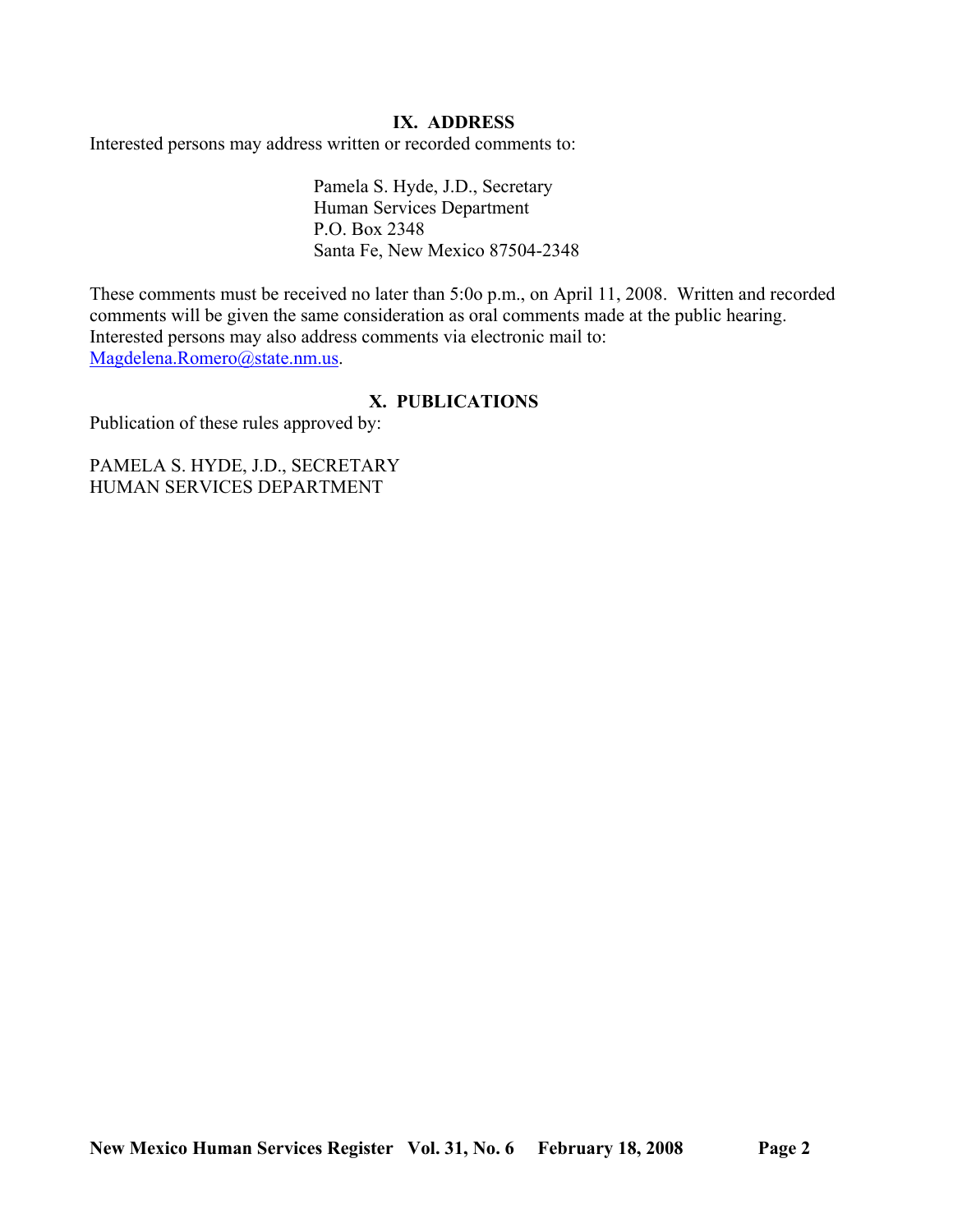# **OUT OF-STATE PROVIDERS**

| The New Mexico Medicaid program (Medicaid) pays for services furnished by          |
|------------------------------------------------------------------------------------|
| border providers and out-of-state providers in instances when the needed services  |
| are not available in the State of New Mexico or when recipients are traveling out- |
| of-state and need medical attention                                                |
| This section describes eligible providers, covered services, service limitations,  |
| and general reimbursement methodology.                                             |
| Border area services are those that are rendered within one hundred (100) miles of |
| the New Mexico state border (Mexico excluded). Out-of-state services are those     |
| that are rendered in an area more than 100 miles from the New Mexico borders       |
| (Mexico excluded). To help New Mexico eligible recipients receive medically        |
| necessary services, MAD pays for border area services to the same extent and       |
| subject to the same rules and requirements that such services are covered when     |
| provided within the state. MAD pays for out-of-state services as described under   |
| Covered Services, MAD 704.11                                                       |
|                                                                                    |

# **704.1 Eligible Providers**

[Out-of-state providers and border providers must be licensed or certified by their respective states to be considered eligible to provide services to New Mexico recipients. To be reimbursed for furnishing services to New Mexico Medicaid recipients, out-of-state or border providers must complete the New Mexico Medical Assistance Program Provider Participation Application and have the application approved by the New Mexico Medical Assistance Division (MAD).

- (A) Out-of-state providers are those providers who render services in an area more than 100 miles from the New Mexico border (Mexico excluded). Border providers, those providers located within 100 miles of the New Mexico border (Mexico excluded), are subject to the rules governing the provision of services for in-state providers.
- (B) The claim filing limit for out-of-state and border providers is 120 days.]

A. Upon approval of a New Mexico MAD provider participation agreement by MAD or its designee, a licensed practitioner or facility that meets applicable requirements is eligible to be reimbursed for furnishing covered services to an eligible program recipient. A provider must be enrolled before submitting a claim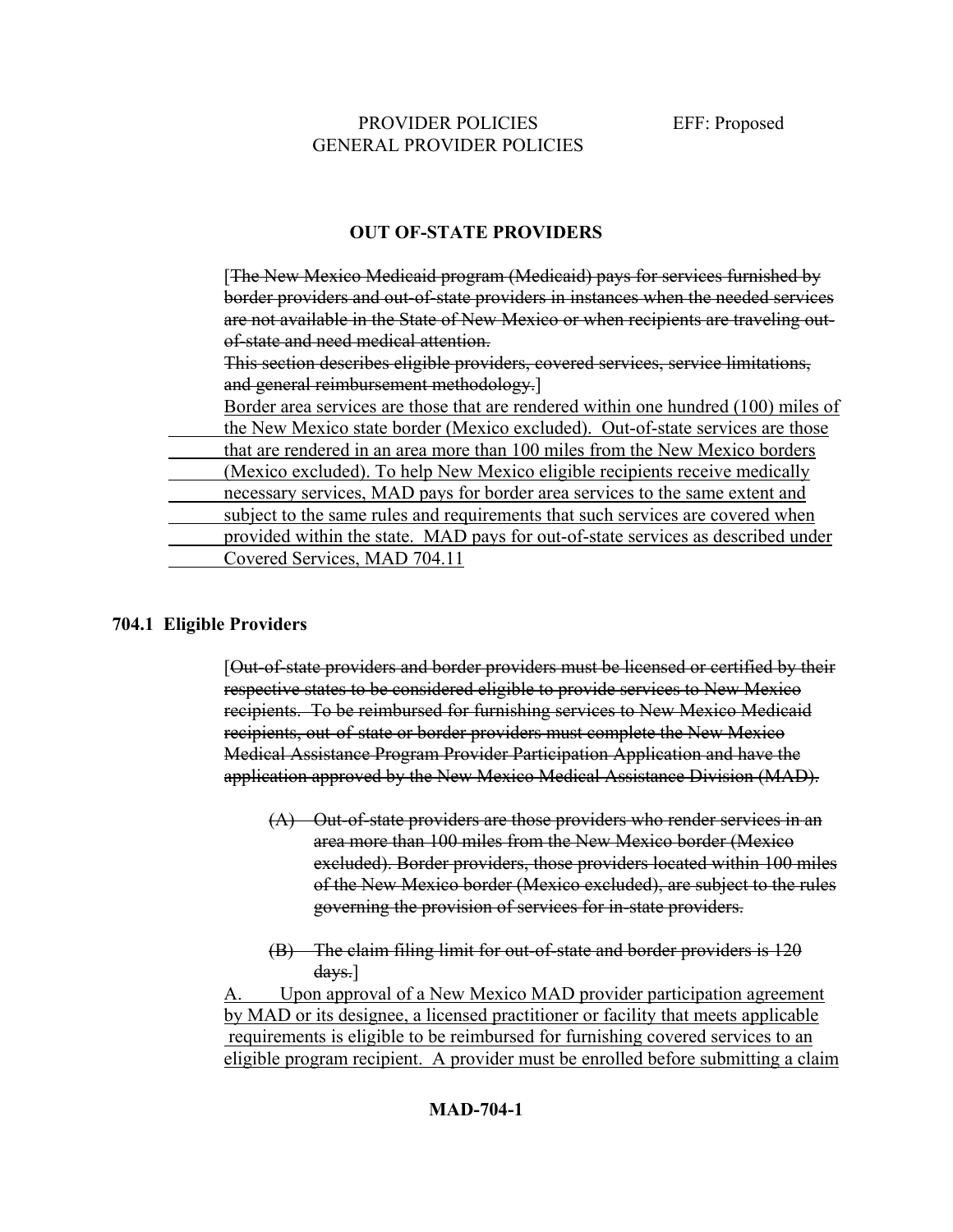#### PROVIDER POLICIES EFF: Proposed GENERAL PROVIDER POLICIES for payment to the MAD claims processing contractors. MAD makes available

on

the HSD/MAD website, on other program-specific websites, or in hard copy format, information necessary to participate in health care programs administered HSD or its authorized agents, including program rules, billing instruction, utilization review instructions, and other pertinent materials. The following providers are eligible to apply for a provider participation agreement, bill and receive reimbursement for furnishing medical services:

(1) border area and out-of-state providers licensed or certified by their respective states to practice medicine or osteopathy [42 CFR Section  $440.50(a)(1)(2)$ ; and other providers licensed and/or certified by their state to perform services equivalent to those covered by the Medical Assistance Program in New Mexico. Practices or groups formed by these individuals may also receive reimbursement for services;

 ( 2 border providers within on hundred (100) miles of the New Mexico state border (Mexico excluded), are subject to the rules governing the provision of services for an in-state provider

 (3) out-of-state providers are those providers who render services in an area more than 100 miles from the New Mexico borders (Mexico excluded).

B. Once enrolled, a provider receives instruction on how to access these documents. It is the provider's responsibility to access these instructions or ask for paper copies to be provided, to understand the information provided and to comply with the requirements. The provider must contact HSD or its authorized agents to request hard copies of any program policy manuals, billing and utilization review instructions, and other pertinent materials and to obtain answers to questions on or not covered by these materials. To be eligible for reimbursement a provider is bound by the provisions of the MAD provider participation agreement.

## **704.2 Provider Responsibilities**

[Providers who furnish services to Medicaid recipients must comply with all specified Medicaid participation requirements. See Section MAD-701, GENERAL PROVIDER POLICIES.

Providers must verify that individuals are eligible for Medicaid at the time services are furnished and determine if Medicaid recipients have other health insurance.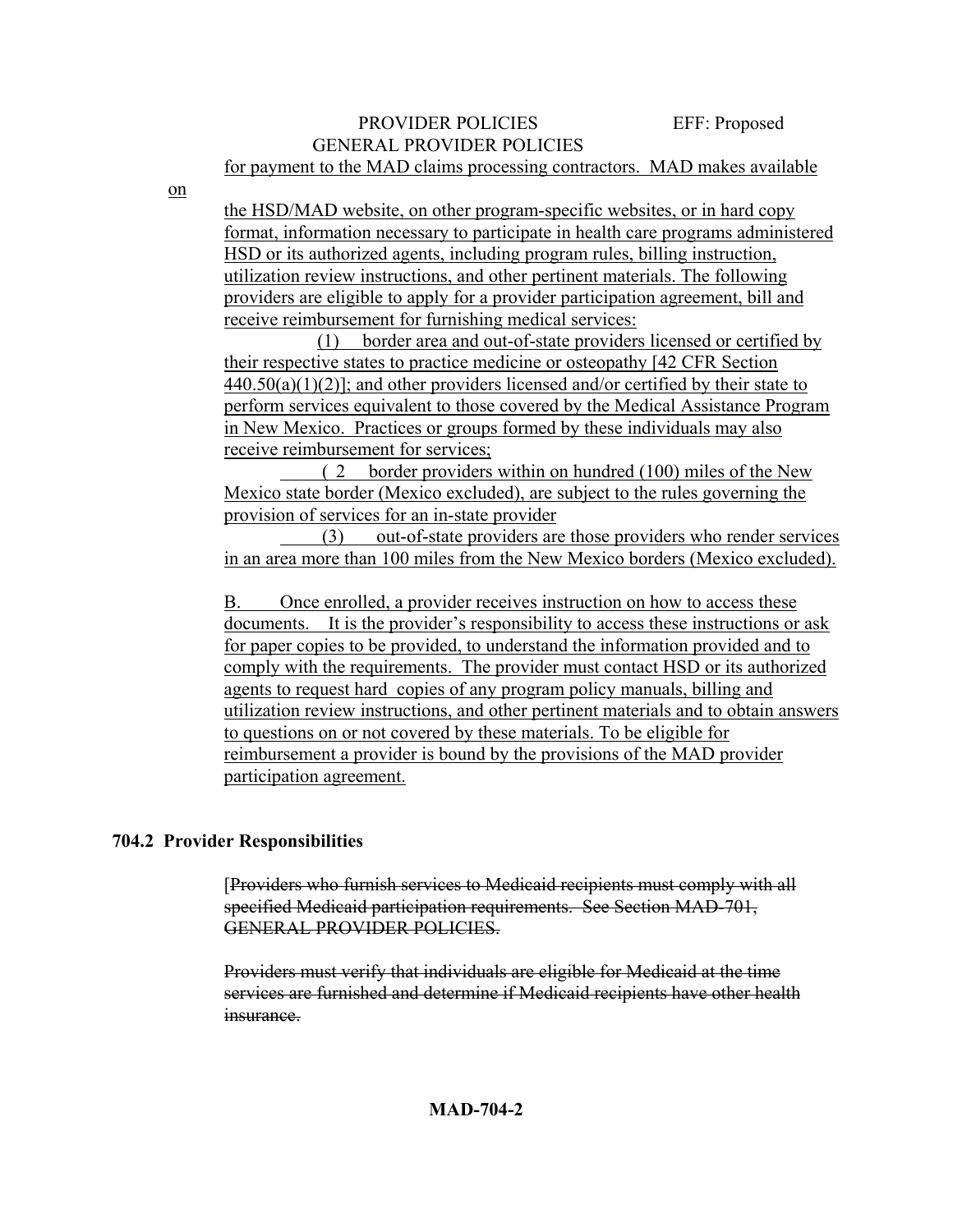Providers must maintain records which are sufficient to fully disclose the extent and nature of the services provided to recipients. See Section MAD-701, GENERAL PROVIDER POLICIES.]

A provider who furnishes services to medicaid and other health care program eligible recipients agrees to comply with all federal and state laws and regulations relevant to the provision of services as specified in the MAD provider participation agreement. A provider also agrees to conform to MAD program rules and instructions as specified in this manual and its appendices, and program directions and billing instructions, as updated. A provider is also responsible for following coding manual guidelines and CMS correct coding initiatives, including not improperly unbundling or upcoding services. A provider must verify that individuals are eligible for a specific health care program administered by the HSD and its authorized agents, and must verify the eligible recipient's enrollment status at the time services are furnished. A provider must determine if an eligible recipient has other health insurance. A provider must maintain records that are sufficient to fully disclose the extent and nature of the services provided to an eligible recipient.

## **704.3 Covered Out-of-State Services**

[Medicaid covers medical services furnished by out-of-state providers only when:

- 1. Recipients are out of the state at the time the services are needed and the delivery of services is on an emergency or urgent basis. Services must be medically necessary to stabilize the recipient's health or prevent significant adverse health effects, including preventable hospitalization;
- 2. Care is medically necessary for eligible foster children placed by the State of New Mexico in out-of-state homes or institutions;
- 3. Durable medical equipment, medical supplies, prosthetics or orthotics are purchased from out-of-state vendors;
- 4. Clinical laboratory tests are performed by out-of-state laboratories; or
- 5. Medical services or procedures considered medically necessary are not available in the State of New Mexico. Prior approval is required for all services which are not available in New Mexico.]

MAD covers services and procedures furnished by out-of-state providers when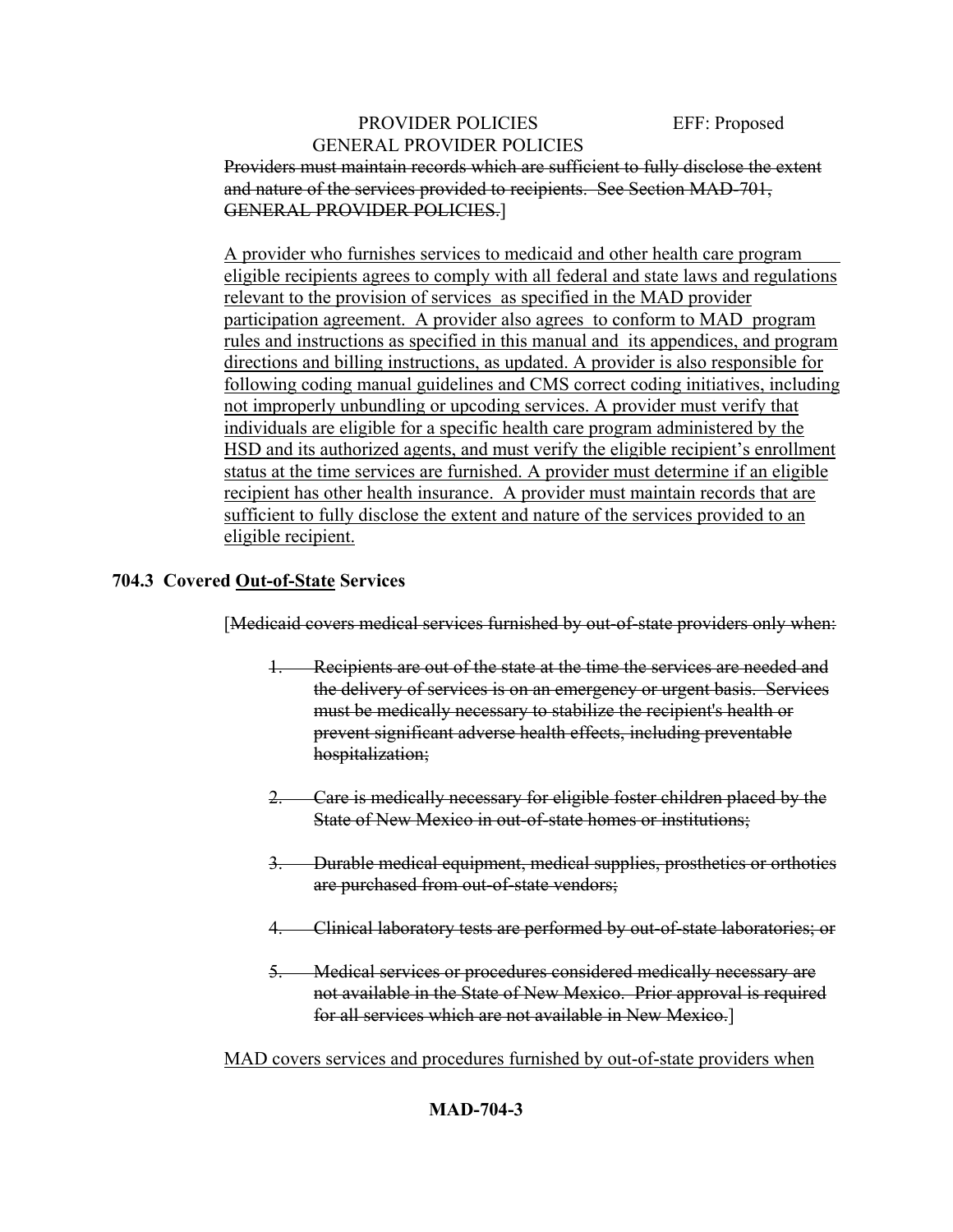medically necessary for the diagnosis and treatment of an illness or injury as indicated by the eligible recipient's condition only when one or more of the following conditions are met:

A. All services are furnished within the limits of the MAD provider program rules and within the scope and practice of the provider's professional standards.

B. An eligible recipient is out-of-state at the time the services are needed and the delivery of services is of an emergency or urgent nature. Services must be medically necessary to stabilize the eligible recipient's health or prevent significant adverse health effects, including preventable hospitalization. Claims for such services are subject to pre-payment or post-payment reviews to assure the emergency or urgent need of the services.

C. On-going services being provided by a medical assistance program within the state continue to be necessary when the eligible recipient is traveling to another state to visit family members or for other purposes.

D. Care is medically necessary for eligible recipient foster children placed by the state of New Mexico in out-of-state homes or institutions.

E. Durable medical equipment, medical supplies, prosthetics or orthotics are purchased from out-of-state vendors.

F. Clinical laboratory tests, radiological interpretations, professional consultations or other services are performed by out-of-state laboratories but do not require the eligible recipient to leave the state.

G. Medical services or procedures considered medically necessary are not available in the state of New Mexico. All services that are not available in New Mexico require prior authorization when provided by an out-of- state provider.

**[704.31 Out-of-State Billing Offices** Services furnished within the state are subject to the regulations for in-state providers even if the billing office is outside the state.]

**[704.32 Out-of-State Hospital Services** All out-of-state hospital claims are subject to prepayment review by MAD or its designee for medical necessity and length of stay.]

#### **705.4 Noncovered Services**

Services furnished by an out-of-state or border [providers are] provider is subject to the limitations and coverage restrictions which exist for other [Medicaid] services renderedin-state as stated in the relevant administrative, provider, and services sections of the MAD program policy manual. [See Section MAD 602, GENERAL NONCOVERED SERVICES.] In addition, [Medicaid] MAD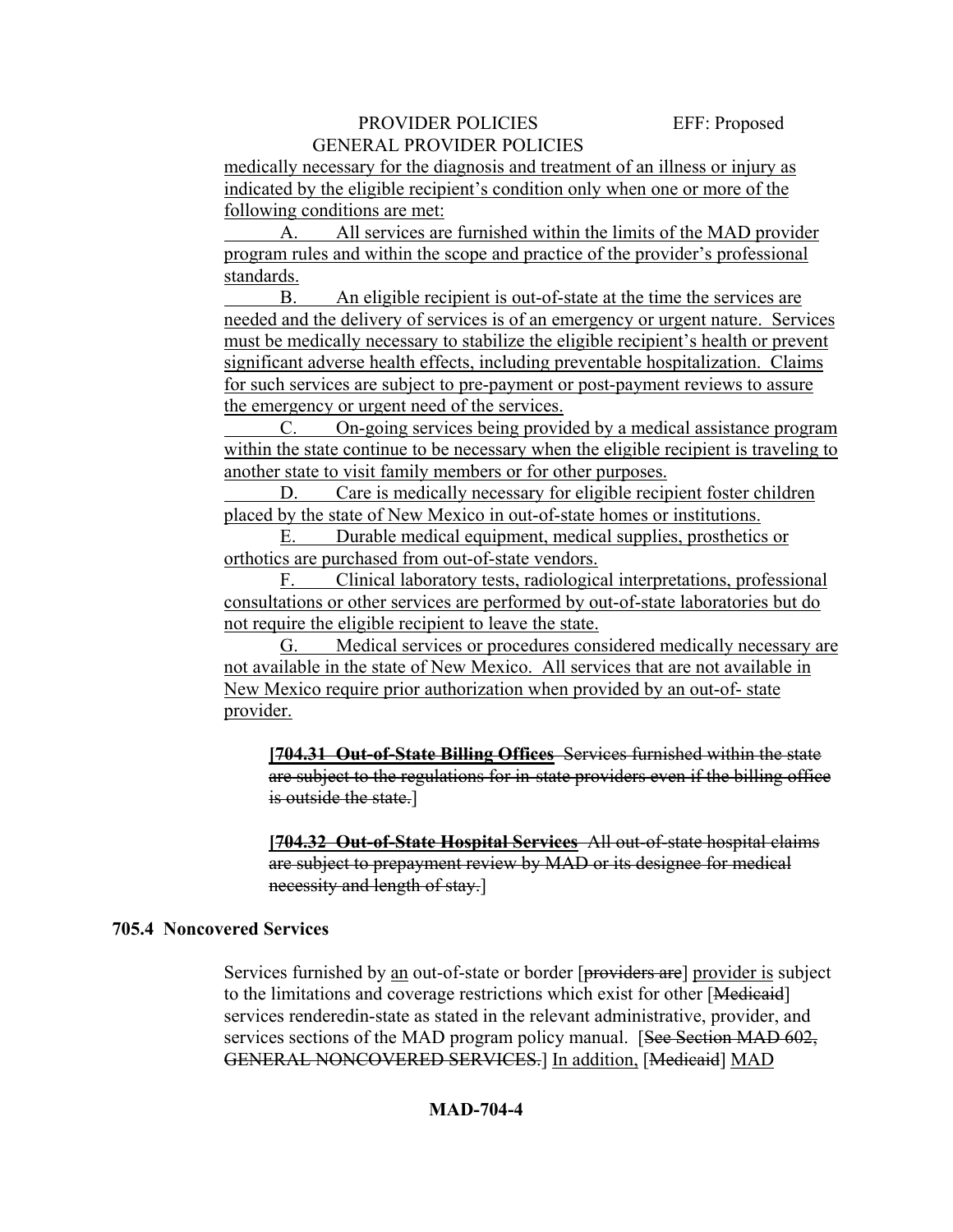programs [does] do not cover the following specific services when furnished by an out-of-state or border provider. . Medicaid does not cover the following specific services when furnished by an out-of-state and/or border provider:

- 1. Services furnished outside the boundaries of the United States; and
- 2. Services furnished in out-of-state or border area nursing facilities and intermediate care facilities for the mentally retarded, or outpatient rehabilitation services.
- [3. Psychosocial rehabilitation services provided to recipients under twenty-one (21) in non-accredited residential treatment centers or group homes.]

## **704.5 Prior Approval and Utilization Review**

All Medicaid services are subject to utilization review for medical necessity and program compliance. Reviews can be performed before services are furnished, after services are furnished and before payment is made, or after payment is made. See Section MAD-705, PRIOR APPROVAL AND UTILIZATION REVIEW. Once enrolled, [providers receive] a provider receives instructions on how to access utilization review [and documentation forms] documents necessary for prior approval and claims processing.

**704.51 Prior [Approval] Authorization** Certain procedures or services can require prior approval from MAD or its designee. Services for which prior [approval] authorization was obtained remain subject to utilization review at any point in the payment process. A service provided through an out-of state or border provider is subject to the same prior authorization and utilization review requirements, which exist for the service when not provided out-of-state.

**704.52 Eligibility Determination** Prior [approval] authorization of services does not guarantee that individuals are eligible for Medicaid. and other health care programs. [Providers] A provider must verify that an [individuals are] individual is eligible for [Medicaid] a specific program at the time services are furnished and must determine if [Medicaid] the eligible [recipients have] recipient has other health insurance.

**704.53 Reconsideration** [Providers] A provider who disagree with prior [approval] authorization request denials or other review decisions can request a re-review and a reconsideration. See Section MAD-953,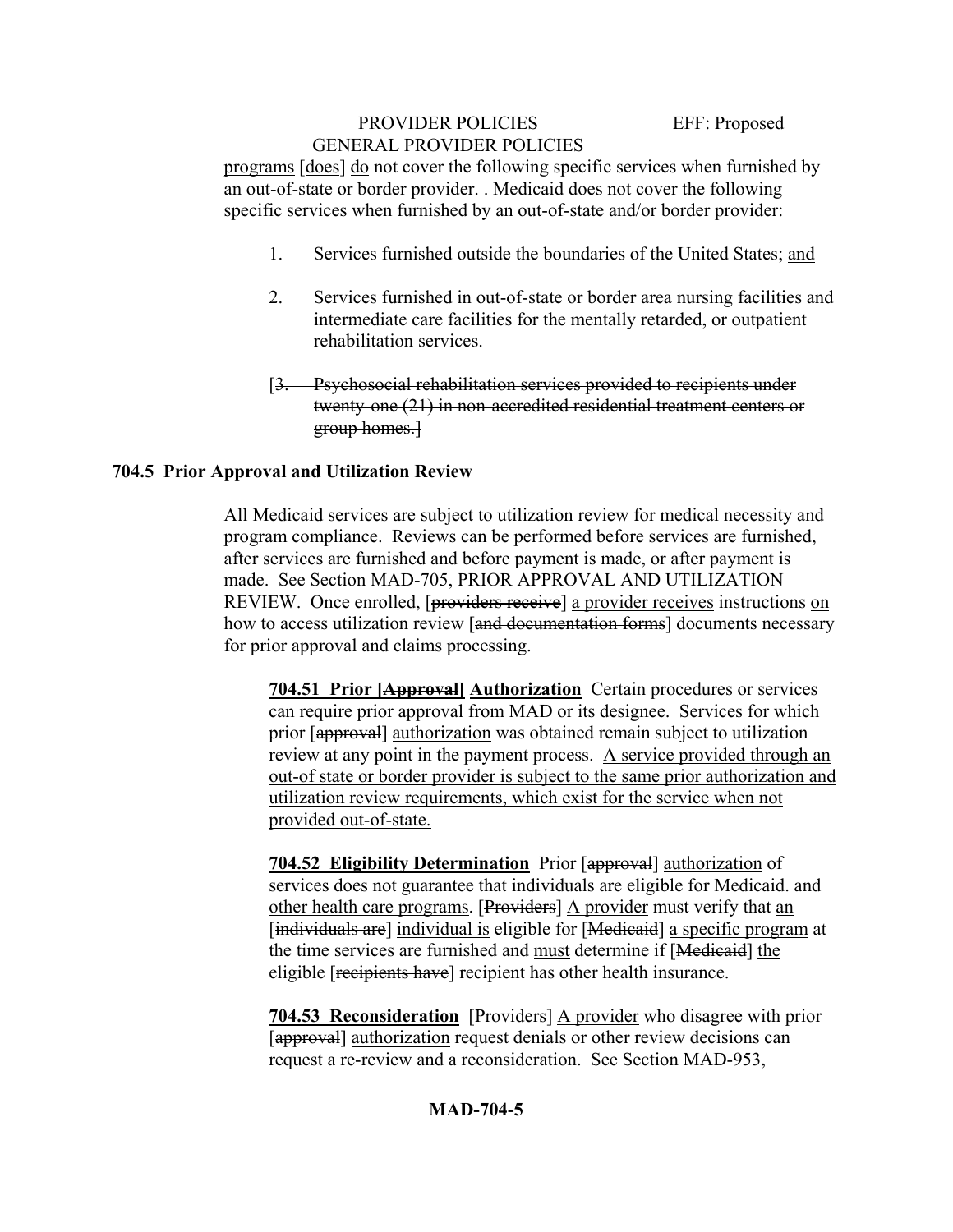## PROVIDER POLICIES EFF: Proposed GENERAL PROVIDER POLICIES RECONSIDERATION OF UTILIZATION REVIEW DECISIONS.

**[704.14] 704.6 Out-of-State Billing Offices S**ervices furnished within the state or border areas are subject to the regulations for in-state providers even if the billing or administrative office is outside the state.

**[704.15] 704.7 Out-of-State Hospital Services** All out-of-state hospital, and other residential service claims are subject to prepayment review or periodic re-authorization by MAD or its designee for medical necessity and length of stay, in addition to requiring authorization for the initial placement.

# **[704.6] 704.8 Reimbursement**

[Out-of-state providers must submit claims for reimbursement on the claim form appropriate for the service type furnished to the recipient. See Section MAD-702, BILLING FOR MEDICAID SERVICES. Once enrolled, providers receive billing instructions and other material from MAD for processing of claims.

[Reimbursement for out-of-state providers is made at the lesser of the following:

- 1. The provider's billed charge; or
- 2. The MAD fee schedule for the specific services or procedure when performed by an in-state provider.
- (A) The provider's billed charges must be their usual and customary charges for services.
- (B) "Usual and customary charge" refers to the amount which the individual provider charges the general public in the majority of cases for a specific procedure or service.
- (C) Inpatient services furnished by out-of-state acute care hospitals are reimbursed at seventy percent (70%) of billed charges. All hospital billing must reflect the hospital's usual and customary charge for the furnished services. To be considered for reimbursement, inpatient claims must have a copy of the discharge summary attached.
- (D) Outpatient services furnished by out-of-state hospitals, not subject to reimbursement limitations, are reimbursed at seventy-seven percent (77%) of billed charges. All hospital billings must reflect the hospital's usual and customary charge for the services furnished.